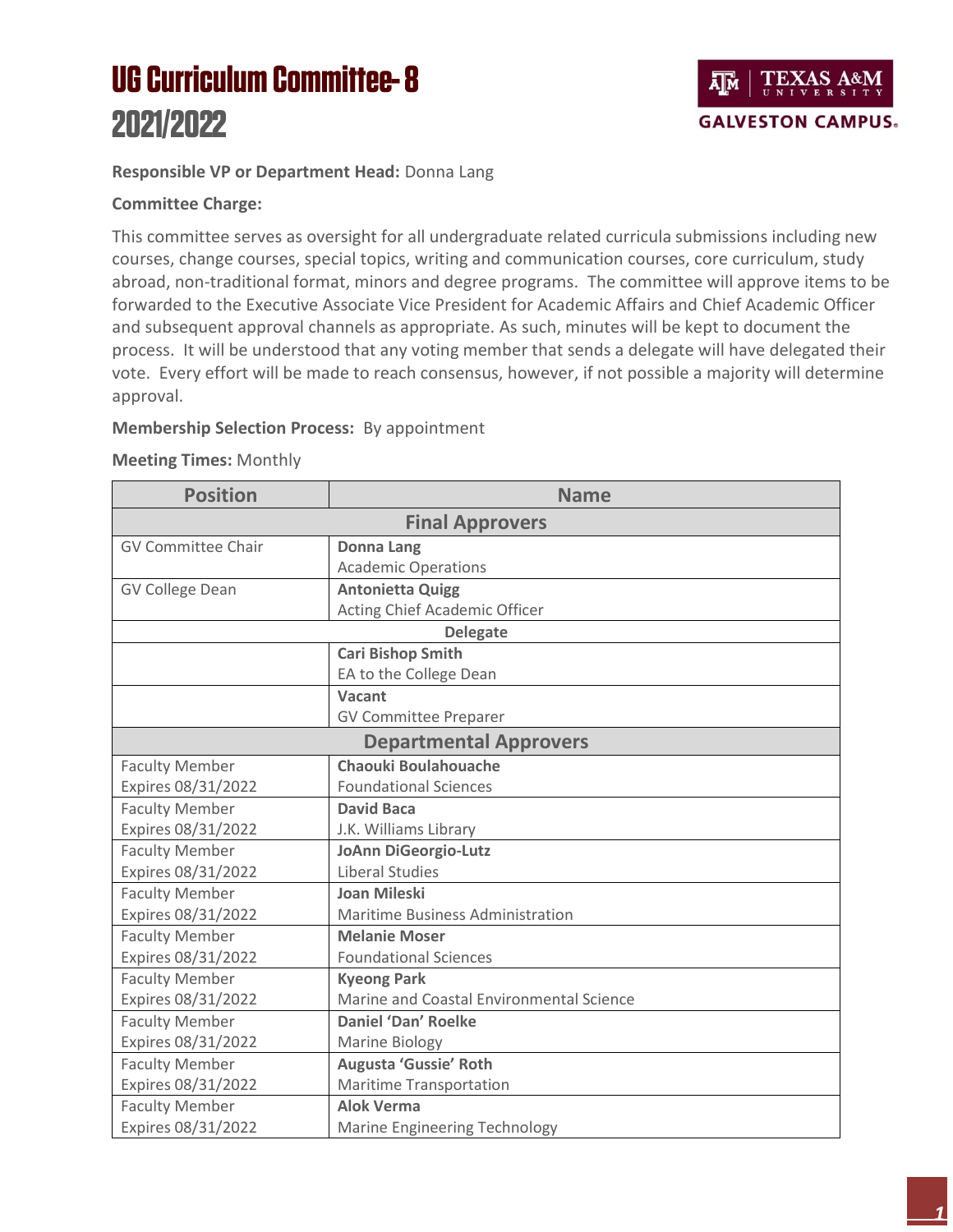| UG Curriculum Committee-8 (Cont'd 2 of 3) | 2021/2022                                      |  |  |  |
|-------------------------------------------|------------------------------------------------|--|--|--|
| <b>Departmental Delegate Approvers</b>    |                                                |  |  |  |
| <b>Staff Member</b>                       | <b>Rachel Ball</b>                             |  |  |  |
| Expires 08/31/2022                        | <b>Marine Biology</b>                          |  |  |  |
| <b>Faculty Member</b>                     | <b>Lowell Boudreaux</b>                        |  |  |  |
| Expires 08/31/2022                        | Maritime Business Administration               |  |  |  |
| <b>Faculty Member</b>                     | <b>Amy Caton</b>                               |  |  |  |
| Expires 08/31/2022                        | J.K. Williams Library                          |  |  |  |
| <b>Faculty Member</b>                     | <b>Brett Furth</b>                             |  |  |  |
| Expires 08/31/2022                        | <b>Liberal Studies</b>                         |  |  |  |
| <b>Faculty Member</b>                     | <b>Karl Kaiser</b>                             |  |  |  |
| Expires 08/31/2022                        | <b>Marine Sciences</b>                         |  |  |  |
| <b>Faculty Member</b>                     | <b>Vanicha McQueen</b>                         |  |  |  |
| Expires 08/31/2022                        | Marine Engineering Technology                  |  |  |  |
|                                           |                                                |  |  |  |
| <b>Faculty Member</b>                     | <b>John Peterlin</b>                           |  |  |  |
| Expires 08/31/2022                        | <b>Maritime Transportation</b>                 |  |  |  |
|                                           | <b>Department Liaisons and Liaison Support</b> |  |  |  |
| <b>Faculty Member</b>                     | <b>Jay Porter</b>                              |  |  |  |
| Expires 08/31/2022                        | ENGR/MASE/OCEN                                 |  |  |  |
| <b>Staff Member</b>                       | <b>Laura Burgess</b>                           |  |  |  |
| Expires 08/31/2022                        | MASE - Liaison Support                         |  |  |  |
|                                           | <b>Department Liaison Delegates</b>            |  |  |  |
| <b>Faculty Member</b>                     | <b>Marc Perlin</b>                             |  |  |  |
| Expires 08/31/2022                        | <b>OCEN</b>                                    |  |  |  |
| <b>Department Support</b>                 |                                                |  |  |  |
| <b>Staff Member</b>                       | <b>Rachel Ball</b>                             |  |  |  |
| Expires 08/31/2022                        | Marine Biology                                 |  |  |  |
| <b>Staff Member</b>                       | <b>Steve Bentz</b>                             |  |  |  |
| Expires 08/31/2022                        | Marine Engineering Technology                  |  |  |  |
| <b>Staff Member</b>                       | <b>Theo Moody</b>                              |  |  |  |
| Expires 08/31/2022                        | <b>Maritime Transportation</b>                 |  |  |  |
| <b>Staff Member</b>                       | Vacant                                         |  |  |  |
| Expires 08/31/2022                        | Maritime Business Administration               |  |  |  |
| <b>Ex-Officio</b>                         |                                                |  |  |  |
| <b>Staff Member</b>                       | <b>Nicole Kinslow</b>                          |  |  |  |
| Expires 08/31/2022                        | <b>Research and Graduate Studies</b>           |  |  |  |
| <b>Staff Member</b>                       | <b>John Kovacevich</b>                         |  |  |  |
| Expires 08/31/2021                        | <b>Information Services</b>                    |  |  |  |